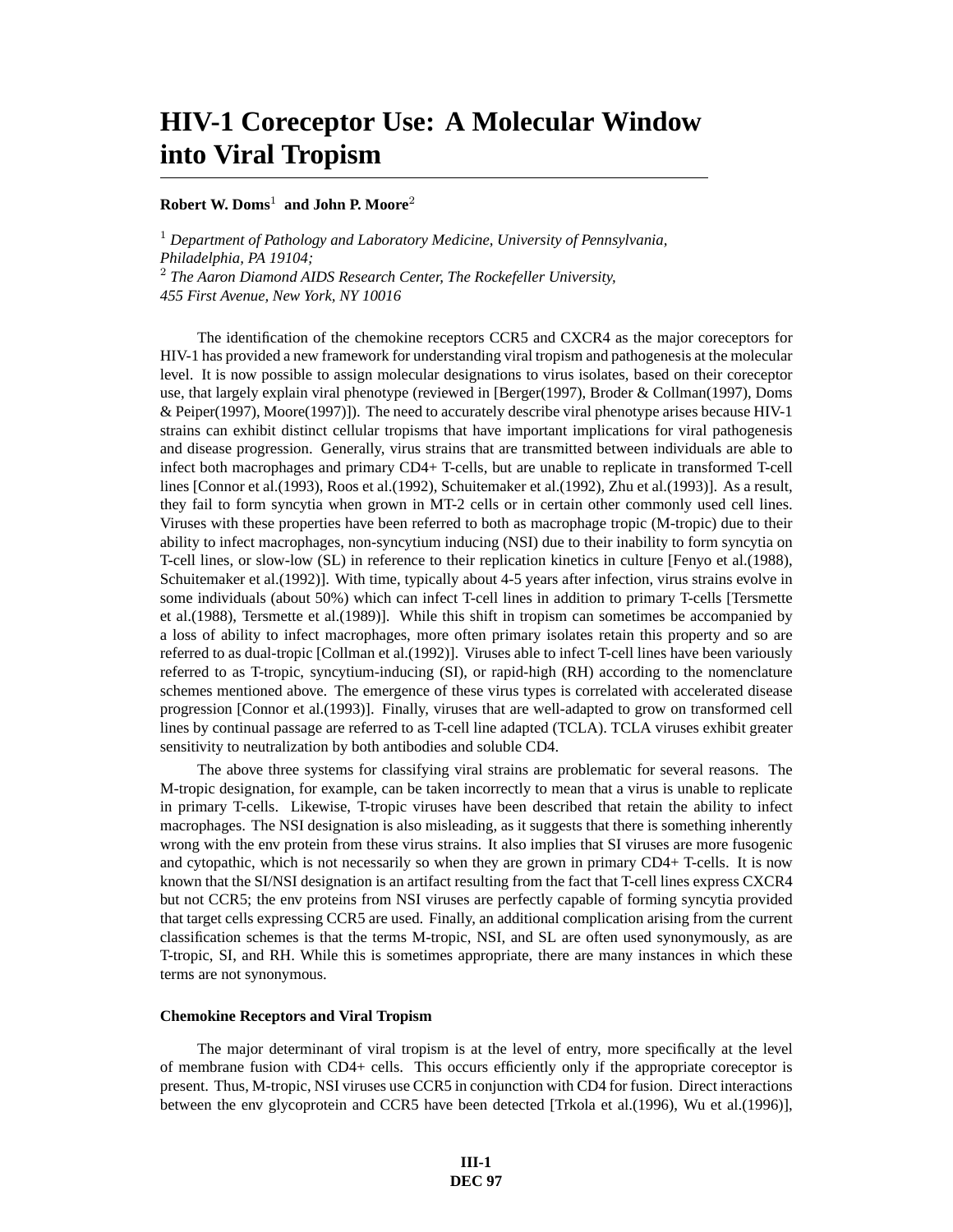and it is likely that this interaction triggers the final conformational changes in env that promote fusion between the viral and cellular membranes. The importance of CCR5 for HIV-1 infection in vivo was shown by the discovery that approximately 1% of Caucasians lack CCR5, and that these individuals are highly resistant but not entirely immune to virus infection [Dean et al.(1996), Liu et al.(1996), Michael et al.(1997), Samson et al.(1996)]. Thus, CCR5 is the major coreceptor for HIV-1 transmission in vivo. However, while CD4-positive cells obtained from CCR5-negative individuals are resistant to infection by viruses that require this coreceptor, they are readily infectable by viruses which use CXCR4 [Liu et al.(1996), Rana et al.(1997), Samson et al.(1996), Zhang et al.(1997)]. It is not clear why CCR5 negative individuals are only rarely infected by viruses that can use CXCR4 for cellular entry (for some examples see [Balotta et al.(1997), Theodorou et al.(1997), O'Brien et al.(1997), Biti et al.(1997)]. It appears that viruses which use CXCR4 are inefficient at establishing an infection in a naive host, for unknown reasons.

While M-tropic NSI viruses use CCR5 for cellular entry, CXCR4 is the coreceptor most commonly used by T-tropic, SI virus strains [Feng et al.(1996)]. Viruses that use CCR5 for entry can evolve to use CXCR4 through mutations in the env glycoprotein, usually but not always in the V3- loop. Despite less than 20% amino acid identity between CCR5 and CXCR4 in their extracellular domains, several viruses are known to efficiently use both coreceptors for cellular entry. Use of CXCR4 is largely dependent upon the first and second extracellular loops of this receptor, which are considerably more anionic than the corresponding domains in CCR5 [Brelot et al.(1997), Lu et al.(1997)]. It may be relevant that the V3-loops of T-tropic HIV-1 env proteins tend to be more basic than those found in viruses which use CCR5 as a coreceptor [J. et al.(1992), Fouchier et al.(1992)], suggesting a charge-charge interaction may be involved in the gp120-CXCR4 interaction.

In addition to CCR5 and CXCR4, at least nine other chemokine or orphan receptors have been shown to support the cellular entry of one or more virus strains. These include CCR2b, CCR3, CCR8, GPR1, GPR15, STRL33, US28, V28, and ChemR23 [Choe et al.(1996), Deng et al.(1997), Doranz et al.(1996), Farzan et al.(1997), Liao et al.(1997), Pleskoff et al.(1997b), Reeves et al.(1997), Rucker et al.(1997), Samson et al.(1997)]. Though the in vivo significance of these alternative coreceptors is not clear, it is possible that the use of receptors other than CCR5 and CXCR4 may be important for certain aspects of viral pathogenesis. For example, CCR3 is expressed in microglia, and use of this receptor may be correlated with neurotropism [He et al.(1997)]. A major challenge in this rapidly developing field will be to determine if use of these additional receptors has implications for viral pathogenesis.

# **A Classification System Based on Coreceptor Use**

The importance of viral phenotype for pathogenesis and disease progression coupled with the imprecise nature of the current systems for classifying virus strains calls for the development of a more accurate classification scheme. Recently, a new system based on coreceptor use has been proposed [Berger et al.(1997)]. In this scheme, virus strains that use CCR5 as a coreceptor are designated R5, while those that use CXCR4 are designated X4. Viruses that use both coreceptors are designated R5X4. Thus, under this system the HIV-1 strains most commonly transmitted would be called R5 viruses. However, this designation makes no assumptions about the cells in which HIV-1 replication must occur (unlike the M-tropic/T-tropic designation), or the rate of virus replication (unlike the SL/RH system). Viruses that evolve the capacity to use CXCR4 in infected individuals with or without concurrent use of CCR5 would now be called R5X4 or X4 viruses, respectively. The primary advantage of this classification system is that it offers a precise molecular description of the major coreceptors used by any given virus strain without assuming that this necessarily results in the ability to efficiently replicate in a particular target cell. Furthermore, this system can be readily modified, taking into account other coreceptors (such as CCR3 by using an R3 designation) if their use proves to be a major determinant of tropism. We have compiled a table listing the coreceptors used by more than 100 HIV-1 strains, and discuss some of the nuances of co-receptor use below.

### **Issues Pertaining to Coreceptor Use**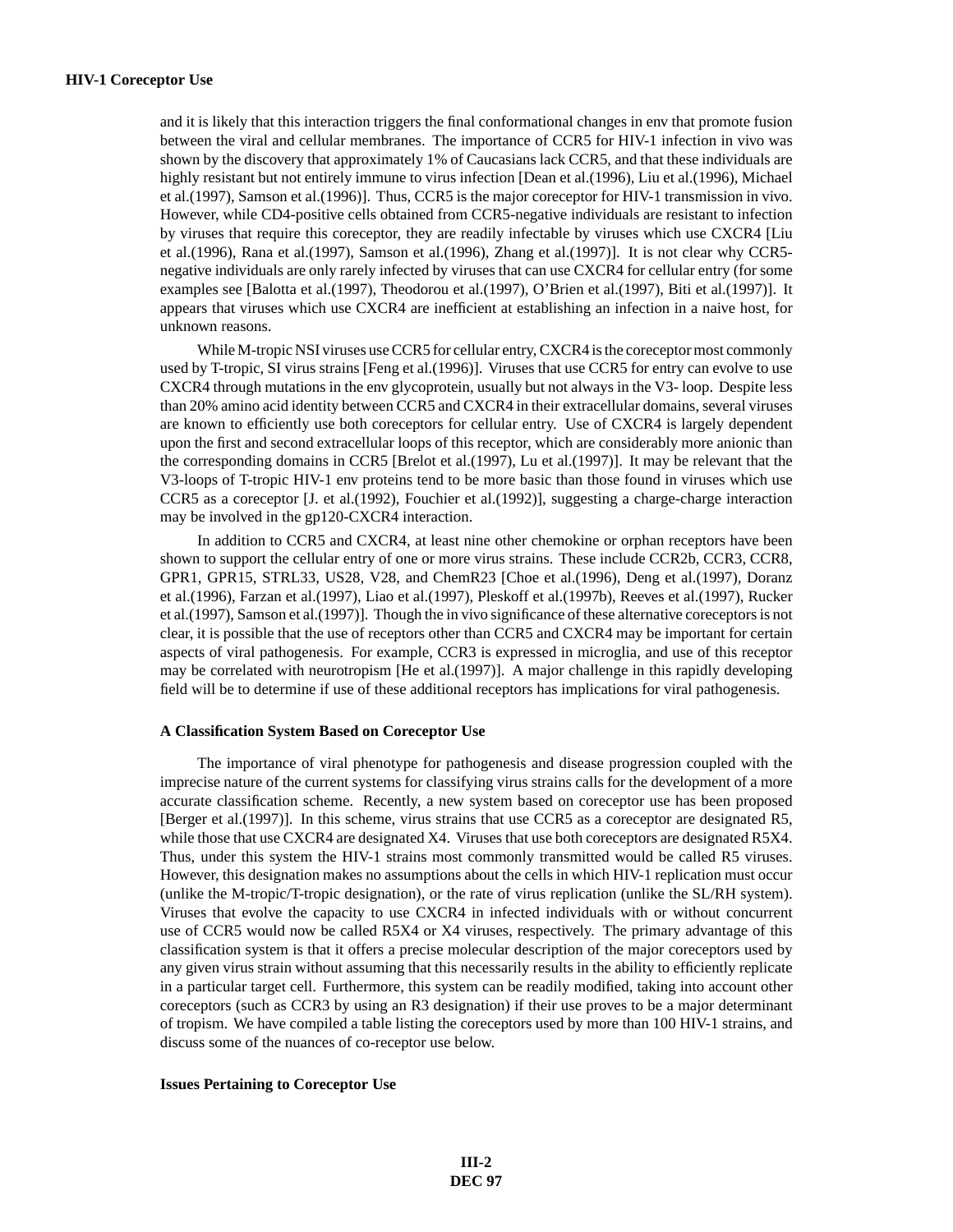As shown in the Table, the major coreceptors used by greater than 100 HIV-1 strains have been determined in little more than a year. All strains listed in the Table have been examined for the ability to use CCR5 or CXCR4, though not necessarily for other coreceptors such as CCR3. From the studies published to date, it is clear that CCR5 and CXCR4 are the major HIV-1 coreceptors since all HIV-1 strains examined thus far use one or both of these receptors. In addition, coreceptor use is phenotype but not genotype dependent. All NSI viruses (irrespective of genetic subtype) studied to date use CCR5 while all SI viruses use CXCR4 (though many also use CCR5). Further, our review of the literature has shown that determining which of these receptors is used by a given virus strain is straightforward and independent of technique or assay. We have found no discrepancies between various virus infection, virus-cell fusion, and cell-cell fusion assays that have been used to determine if virus strains use CCR5 or CXCR4. The only differences concern the relative efficiencies with which R5X4 viruses use CCR5 and CXCR4, but these are relatively insignificant in terms of magnitude. For the purposes of the Table, we have arbitrarily chosen 10% efficiency as the cut-off for relevant coreceptor use. Thus, a virus that uses CCR5 as its most efficient coreceptor is listed as a R5X4 virus if it uses CXCR4 to levels > 10% of that observed for CCR5. The efficiency with which different co-receptors are used by some strains is likely to vary between assay systems, and low-level entry via several co-receptors may not be uncommon. Whether this low level of relative efficiency can support virus infection in vivo is not known. As a result, the threshold efficiency for assigning relevance to coreceptor use may have to be raised or lowered in the future.

While many virus strains have been examined for the ability to use CCR5 and CXCR4, only a small number have been tested for use of most of the other viral coreceptors (see Table). Thus, we have not listed coreceptors that are NOT used by a given virus strain. Unlike studies in which use of CCR5 and CXCR4 was examined, we occasionally found discrepancies between different studies with regards to the use of additional coreceptors by some virus strains. The reasons for this are not clear, but may well be due to the fact that use of coreceptors other than CCR5 and CXCR4 tends to be inefficient, thus magnifying assay dependent differences. Perhaps the most significant variable in determining whether a given chemokine or orphan receptor can function as a coreceptor is the level of its expression. Very high levels of CCR3 expression support env-mediated membrane fusion by the majority of HIV-1 strains tested, while at lower levels only a few virus strains could use CCR3 [Rucker et al.(1997)]. Thus, expression levels can strongly influence coreceptor use. Another important variable is the expression level of the coreceptor relative to CD4 [Kozak et al.(1997)]. When CD4 is present on the cell surface at high levels, surprisingly low levels of CCR5 or CXCR4 are needed to support virus entry. However, if CD4 is expressed at low levels, higher expression levels of the coreceptors are needed [Kozak et al.(1997)]. Whether this will hold true for other coreceptors is not known, but clearly both CD4 and coreceptor cell surface expression levels can influence the efficiency of viral entry. As antibodies to additional chemokine and orphan receptors are identified, it will be possible to determine expression levels on relevant target cells. This will make it possible to assess the significance of coreceptor use determined from in vitro assays using cell lines or transient expression systems.

Determining the levels at which various receptors are expressed is but one step in determining their significance in vivo, since it is also important to determine if they are expressed in relevant target cells. In general, this is likely to be limited to CD4-positive cells. However, HIV-1 has been detected in a variety of CD4-negative cells, and several HIV-2 and many SIV strains have been identified that can utilize either CXCR4 or CCR5 for cellular entry in the absence of CD4 [Edinger et al.(1997), Endres et al.(1996), Reeves et al.(1997)]. In the case of SIV, a number of neurotropic SIV isolates have been shown to infect brain capillary endothelial cells, the principal component of the blood-brain barrier, in a CD4-independent, CCR5-dependent manner [Edinger et al.(1997)]. Thus, expression of an HIV-1 coreceptor in some CD4 negative cells may still have implications for viral pathogenesis. In fact, for many receptors, expression in cells other than T-cells and macrophages may be the only place that they support virus infection, at least during the early stages of disease - it is becoming increasingly clear that the R5 viruses which predominate during the asymptomatic period of the disease fail to infect stimulated PBMCs from individuals who lack CCR5, indicating that receptors such as CCR2b and CCR3 do not play a significant role in supporting virus entry into the primary targets of HIV-1 in vivo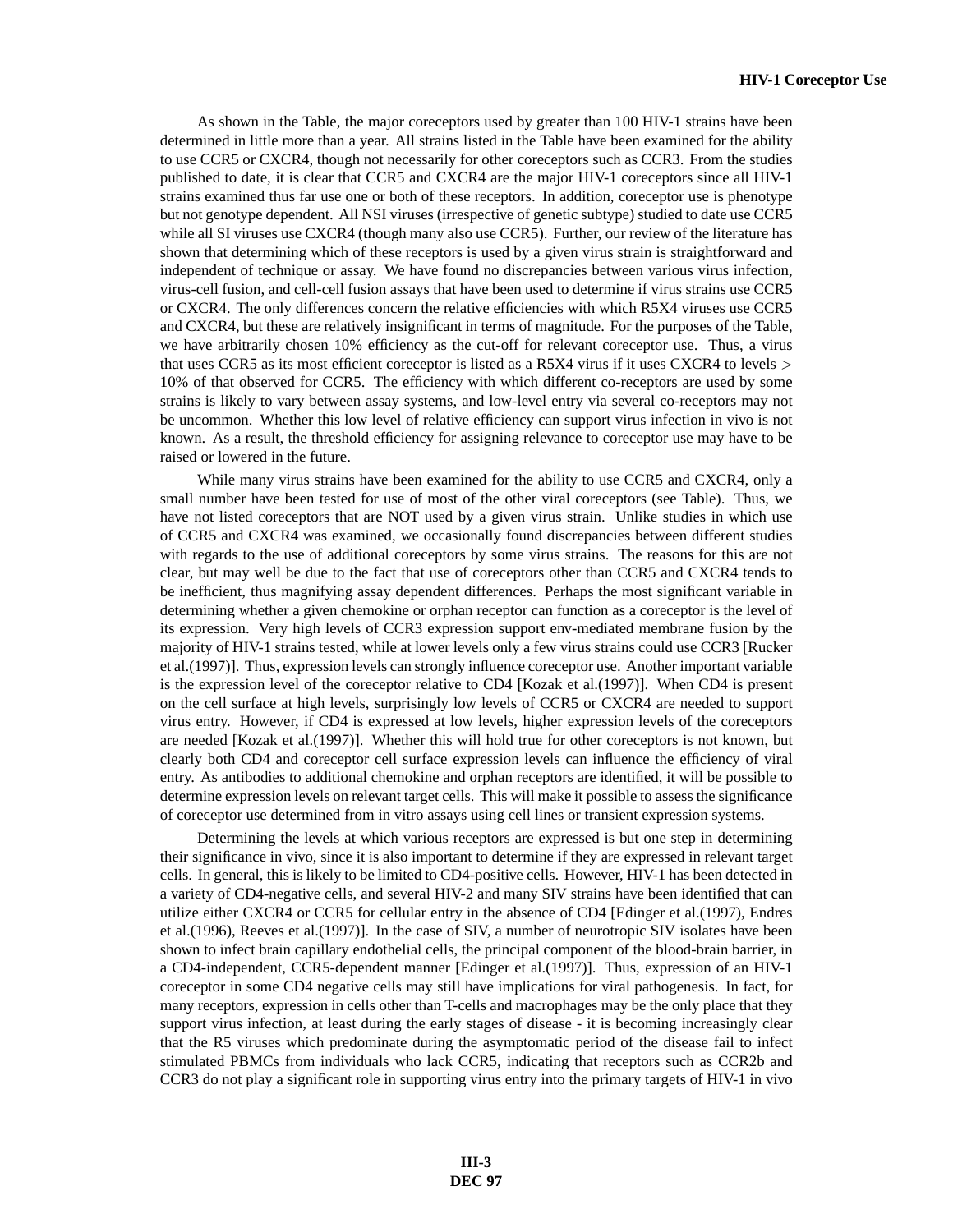[Zhang et al.(1997)]. However, this may not be the case for viruses which emerge later in the course of disease.

Another important consideration in determining the in vivo relevance of an alternative coreceptor is the number and type of virus strains than can use the coreceptor, and if there is any correlation between viral phenotype and its use. Also, studies of sequential virus isolates may reveal correlations between the acquisition of the ability to use a given coreceptor and clinical aspects of HIV-1 disease, such as the development of neurological symptoms. Ultimately, identification of the ligands for orphan receptors and the development of specific antibodies should make it possible to identify the coreceptors that can be used by HIV-1 to enter various cell types.

The expression of a given coreceptor in conjunction with CD4 is not necessarily sufficient for virus infection. For example, CXCR4 is expressed on the surface of macrophages, which are resistant to infection by virus strains which use this receptor. Interestingly, infection of macrophages obtained from CCR5-negative individuals by a dual-tropic virus isolate, 89.6, is inhibited by the CXCR4 ligand SDF-1, suggesting that CXCR4 can be used as a coreceptor on the surface of macrophages, albeit rarely [Yi et al.(1998)]. There are a variety of reasons why CXCR4 may not generally support entry of HIV-1 into macrophages, including differential posttranslational processing, surface expression levels relative to CD4 (as discussed above), and the way in which CXCR4 is presented in relation to CD4. At present, very little is known about the architecture of the fusion site - the number of molecules of env, CD4, and coreceptor that are required for a productive membrane fusion reaction, and their spatial relationships relative to one another.

# **Summary**

The discovery of the HIV-1 coreceptors has important implications for understanding viral tropism and pathogenesis. Identifying which coreceptors are used by particular virus strains, and then determining whether their use correlates with particular aspects of viral pathogenesis, will be of general interest. Thus, a list of coreceptors used by virus strains will be maintained and updated yearly in this database. In addition, this will provide a forum where recent advances in the field can be discussed, particularly with regards as to how coreceptor usage patterns can be determined and our understanding of the significance of receptors other than CCR5 and CXCR4. If other receptors are found to be important for viral pathogenesis, then the classification scheme that we have proposed can be modified to take these new findings into account.

#### **Acknowledgements**

The authors thank Satish Pillai and Brian Foley for carefully reviewing the Table, for determining the accession numbers, and for their help and advice.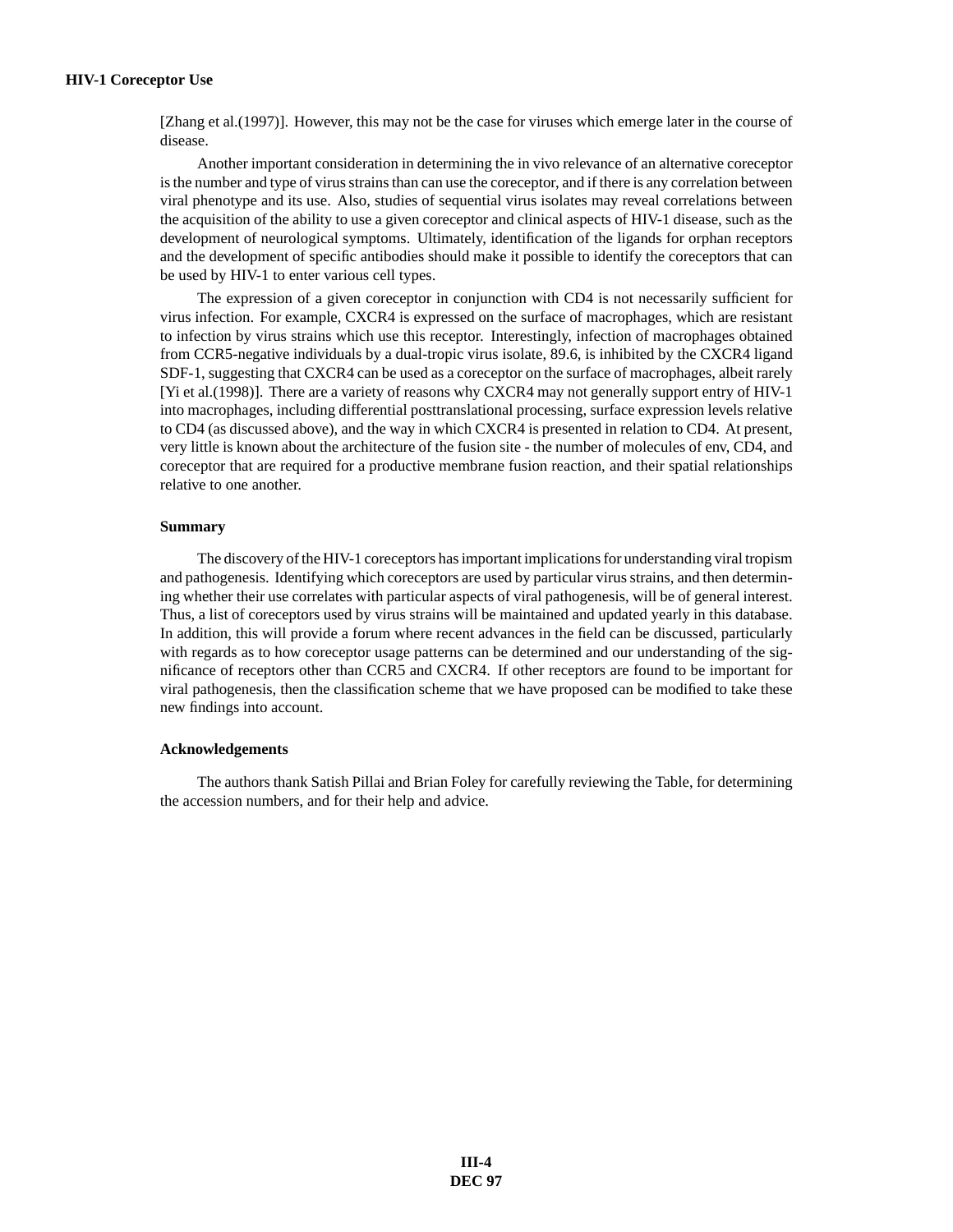# **HIV-1 Coreceptor Use**

| Strain                 | Proposed<br>Accession <sup>a</sup> | Primary Other<br>Clade | Tropism <sup>b</sup> | Designation <sup>c</sup> | Receptor <sup>d</sup>               | Receptors <sup>e</sup>                                      | References                                                                                 |
|------------------------|------------------------------------|------------------------|----------------------|--------------------------|-------------------------------------|-------------------------------------------------------------|--------------------------------------------------------------------------------------------|
| DJ258                  | L22939                             | A                      | NSI                  | R <sub>5</sub>           | CCR <sub>5</sub>                    |                                                             | [Trkola et al.(1997)]                                                                      |
| 92RW026                | NA                                 | A                      | <b>NSI</b>           | R5                       | CCR5                                |                                                             | [Trkola et al.(1997)]                                                                      |
| 93KE101                | NA                                 | A                      | <b>NSI</b>           | R <sub>5</sub>           | CCR5                                |                                                             | [Zhang et al. $(1996)$ ]                                                                   |
| 93IN103                | NA                                 | A                      | NSI                  | R <sub>5</sub>           | CCR <sub>5</sub>                    |                                                             | [Zhang et al. $(1996)$ ]                                                                   |
| 92UG037-8              | U51190                             | A                      | <b>NSI</b>           | R5                       | CCR <sub>5</sub>                    | $CCR8*$                                                     | [Bjorndal et al.(1997),<br>Rucker et al.(1997)]                                            |
| 92RW020-5              | U08794                             | A                      | NSI                  | R5                       | CCR <sub>5</sub>                    |                                                             | [Rucker et al.(1997)]                                                                      |
| 92UG31                 | L34667                             | A                      | <b>NSI</b>           | R5                       | CCR5                                |                                                             | [Dittmar et al.(1997)]                                                                     |
| 92RW20                 | U08794                             | A                      | <b>NSI</b>           | R <sub>5</sub>           | CCR5                                |                                                             | [Dittmar et al.(1997)]                                                                     |
| 92UG029<br>92RW009     | NA<br>U88823                       | A<br>А                 | $\rm SI$<br>SI       | X4<br>R5X4               | CXCR4<br>CXCR4,<br>CCR <sub>5</sub> |                                                             | [Trkola et al.(1997)]<br>[Zhang et al.(1996)]                                              |
| JR-FL                  | U63632                             | B                      | NSI                  | R5                       | CCR <sub>5</sub>                    | CCR3                                                        | [Deng et al. (1997), Farzan<br>et al. $(1997)$ , Rucker<br>et al.(1997)]                   |
| JR-CSF                 | M38429                             | B                      | NSI                  | R <sub>5</sub>           | CCR5                                |                                                             | [Simmons et al.(1996),<br>Trkola et al.(1997), Zhang<br>et al.(1996)]                      |
| SF162                  | M65024                             | B                      | NSI                  | R <sub>5</sub>           | CCR5                                | STRL33*                                                     | [Liao et al.(1997), Rucker<br>et al.(1997)]                                                |
| YU <sub>2</sub>        | M93258                             | B                      | <b>NSI</b>           | R <sub>5</sub>           | CCR5                                | CCR <sub>3</sub><br>GPR15                                   | [Choe et al.(1996), Farzan<br>et al.(1997)]                                                |
| ADA                    | AF004394                           | B                      | NSI                  | R5                       | CCR5                                | CCR <sub>3</sub><br>GPR <sub>15</sub> ,<br>STRL33*,<br>CCR8 | [Choe et al.(1996), Farzan<br>et al.(1997), Rucker<br>et al.(1997)]                        |
| Ba-L                   | M68893                             | B                      | <b>NSI</b>           | R <sub>5</sub>           | CCR5                                | CCR3,<br>STRL33*                                            | [Deng et al. (1997),<br>Dragic et al.(1996), Liao<br>et al.(1997), Rucker<br>et al.(1997)] |
| 92US657                | U04908                             | B                      | NSI                  | R <sub>5</sub>           | CCR <sub>5</sub>                    |                                                             | [Trkola et al.(1997)]                                                                      |
| 92US715.6              | U08451                             | В                      | NSI                  | R5                       | CCR5                                |                                                             | [Bjorndal et al.(1997)]                                                                    |
| 92Br20-4               | U08797                             | B                      | NSI                  | R <sub>5</sub>           | CCR5                                |                                                             | [Choe et al.(1996), Rucker<br>et al.(1997)]                                                |
| 91US005.11             | U27434                             | B                      | NSI                  | R <sub>5</sub>           | CCR5                                |                                                             | [Bjorndal et al.(1997),<br>Rucker et al.(1997)]                                            |
| $SL-2$                 | NA                                 | В                      | $_{\rm NSI}$         | R <sub>5</sub>           | CCR <sub>5</sub>                    |                                                             | [Simmons et al.(1996)]                                                                     |
| 92TH014.12             | U08801                             | В                      | NSI                  | R5                       | CCR <sub>5</sub>                    |                                                             | [Bjorndal et al.(1997)]                                                                    |
| CM243                  | NA                                 | B                      | NSI                  | R5                       | CCR5                                | GPR15,<br>STRL33                                            | [Rucker et al.(1997)]                                                                      |
| M23                    | NA                                 | B                      | NSI                  | R5                       | CCR5                                |                                                             | [Dittmar et al. $(1997)$ ]                                                                 |
| E80                    | NA                                 | B                      | NSI                  | R5                       | CCR <sub>5</sub>                    |                                                             | [Dittmar et al. $(1997)$ ]                                                                 |
| <b>BR92</b>            | NA                                 | B                      | NSI                  | R5                       | CCR <sub>5</sub>                    |                                                             | [Dittmar et al.(1997)]                                                                     |
| <b>BR49</b>            | NA                                 | B                      | NSI                  | R5                       | CCR5                                |                                                             | [Dittmar et al. $(1997)$ ]                                                                 |
| <b>BR53</b>            | NA                                 | В                      | NSI                  | R5                       | CCR5                                |                                                             | [Dittmar et al.(1997)]                                                                     |
| <b>BR90</b>            | NA                                 | B                      | NSI                  | R5                       | CCR5                                |                                                             | [Dittmar et al. $(1997)$ ]                                                                 |
| 92HA593 <sup>g</sup>   | U08444                             | В                      | SI                   | <b>R5X4</b>              | CXCR4,<br>CCR <sub>5</sub>          |                                                             | [Zhang et al. $(1996)$ ]                                                                   |
| 92HT593.1 <sup>g</sup> | U08444                             | $\, {\bf B}$           | NSI                  | R5X4                     | CXCR4,<br>CCR <sub>5</sub>          |                                                             | [Bjorndal et al.(1997)]                                                                    |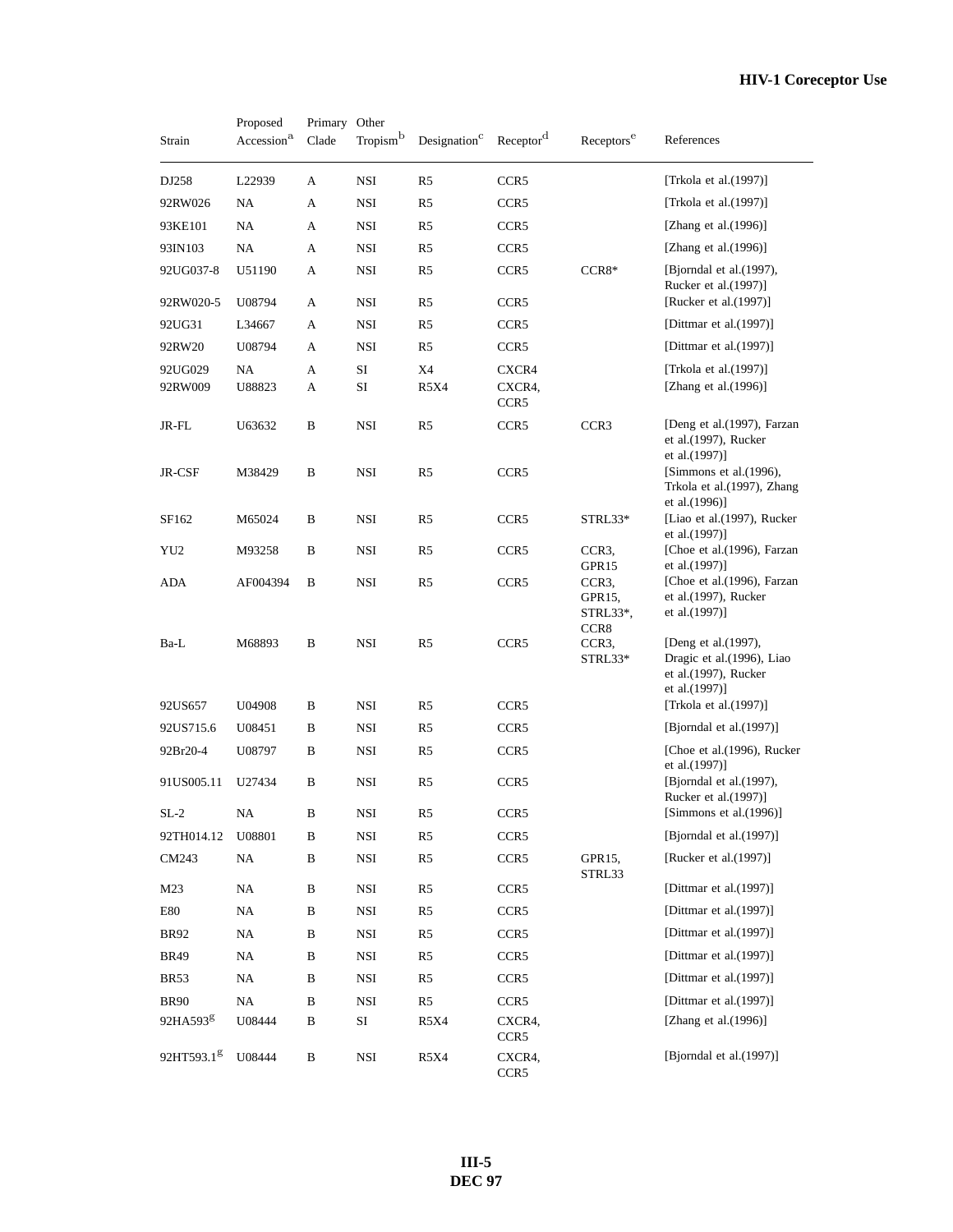| Strain            | Proposed<br>Accession <sup>a</sup> | Primary Other<br>Clade | Tropism <sup>b</sup> | Designation <sup>C</sup> | Receptor <sup>d</sup>      | Receptors <sup>e</sup>                  | References                                                                                                                    |
|-------------------|------------------------------------|------------------------|----------------------|--------------------------|----------------------------|-----------------------------------------|-------------------------------------------------------------------------------------------------------------------------------|
| 2028              | NA                                 | B                      | SI                   | <b>R5X4</b>              | CXCR4,<br>CCR5             | CCR <sub>3</sub>                        | [Dittmar et al. (1997), Sim-<br>mons et al.(1996)]                                                                            |
| 2076              | NA                                 | B                      | SI                   | <b>R5X4</b>              | CXCR4,<br>CCR5             |                                         | [Dittmar et al. (1997), Sim-<br>mons et al.(1996), Trkola<br>et al. (1997)]<br>[Farzan et al. (1997), Rucker<br>et al.(1997)] |
| 89.6              | U39362                             | B                      | SI                   | R5X4                     | CXCR4,<br>CCR5             | CCR <sub>3</sub><br>CCR <sub>2</sub> b, |                                                                                                                               |
| DH123             | NA                                 | B                      | SI                   | R5X4                     | CXCR4,<br>CCR5             | <b>CCR8, V28</b>                        | [Trkola et al. $(1997)$ ]                                                                                                     |
| Isolate C 7/86 NA |                                    | B                      | SI                   | <b>R5X4</b>              | CXCR4,<br>CCR5             |                                         | [Trkola et al.(1997)]                                                                                                         |
| 92HA594           | U08445                             | B                      | SI                   | R5X4                     | CXCR4,<br>CCR5             |                                         | [Zhang et al. $(1996)$ ]                                                                                                      |
| 92HA596           | U08446                             | B                      | SI                   | <b>R5X4</b>              | CXCR4,<br>CCR5             |                                         | [Zhang et al. $(1996)$ ]                                                                                                      |
| M13               | NA                                 | B                      | SI                   | R5X4                     | CXCR4,<br>CCR5             |                                         | [Simmons et al. $(1996)$ ]                                                                                                    |
| 2006              | NA                                 | B                      | SI                   | <b>R5X4</b>              | CXCR4.<br>CCR5             |                                         | [Simmons et al. $(1996)$ ]                                                                                                    |
| 2044              | NA                                 | B                      | SI                   | R5X4                     | CXCR4,<br>CCR5             |                                         | [Simmons et al.(1996)]                                                                                                        |
| 2036              | NA                                 | B                      | SI                   | <b>R5X4</b>              | CXCR4,<br>CCR5             |                                         | [Simmons et al. $(1996)$ ]                                                                                                    |
| 2005              | NA                                 | B                      | SI                   | <b>R5X4</b>              | CXCR4.<br>CCR5             |                                         | [Simmons et al.(1996)]                                                                                                        |
| 92HT599.24        | U08447                             | B                      | SI                   | X4                       | CXCR4                      |                                         | [Bjorndal et al. $(1997)$ ]                                                                                                   |
| <b>BK132</b>      | L03697                             | B                      | SI                   | X4                       | CXCR4                      | $CCR3*,$<br>$CCR8*$                     | [Rucker et al.(1997)]                                                                                                         |
| <b>BR65</b>       | NA                                 | B                      | SI                   | X4                       | CXCR4                      |                                         | [Dittmar et al. $(1997)$ ]                                                                                                    |
| HC4               | NA                                 | B                      | SI                   | X4                       | CXCR4                      |                                         | [Trkola et al.(1997)]                                                                                                         |
| SF <sub>2</sub>   | K02007                             | B                      | <b>SI/TCLA</b>       | <b>R5X4</b>              | CXCR4,<br>CCR5             |                                         | [Trkola et al.(1997)]                                                                                                         |
| RF                | M17451                             | B                      | <b>SI/TCLA</b>       | <b>R5X4</b>              | CXCR4,<br>CCR <sub>5</sub> |                                         | [Alkhatib et al. (1996),<br>Deng et al.(1997), Rucker<br>et al.(1997)]                                                        |
| NL 4-3            | M19921                             | B                      | <b>SI/TCLA</b>       | X4                       | CXCR4                      |                                         | [Trkola et al.(1997), Zhang<br>et al.(1996)]                                                                                  |
| LAI               | X01762                             | B                      | <b>SI/TCLA</b>       | X4                       | CXCR4                      |                                         | [Trkola et al.(1997)]                                                                                                         |
| HXBc2             | K03455                             | $\, {\bf B}$           | SI/TCLA              | X4                       | CXCR4                      |                                         | [Choe et al.(1996)]                                                                                                           |
| $GUN-1$           | D34590                             | B                      | SI/TCLA              | <b>R5X4</b>              | CXCR4,<br>CCR5             |                                         | [Simmons et al.(1996)]                                                                                                        |
| BH8               | K02011                             | $\, {\bf B}$           | <b>SI/TCLA</b>       | X4                       | CXCR4                      | $CCR3*,$<br>STRL33*                     | [Rucker et al.(1997)]                                                                                                         |
| 92ZW101           | $\rm NA$                           | $\mathbf C$            | $_{\rm NSI}$         | R <sub>5</sub>           | CCR5                       |                                         | [Zhang et al. $(1996)$ ]                                                                                                      |
| 92BR025.9         | U52953                             | ${\bf C}$              | NSI                  | R5                       | CCR5                       |                                         | [Bjorndal et al. (1997),<br>Dittmar et al.(1997)]                                                                             |
| <b>BR28</b>       | U16217                             | ${\bf C}$              | NSI                  | R <sub>5</sub>           | CCR5                       |                                         | [Dittmar et al. $(1997)$ ]                                                                                                    |
| 93MW965.26 U08455 |                                    | $\mathbf C$            | NSI                  | R <sub>5</sub>           | CCR5                       |                                         | [Bjorndal et al.(1997)]                                                                                                       |
| <b>BR70</b>       | NA                                 | $\mathbf C$            | NSI                  | R <sub>5</sub>           | CCR5                       |                                         | [Dittmar et al. $(1997)$ ]                                                                                                    |
| JW1               | NA                                 | $\mathsf{C}$           | NSI                  | R <sub>5</sub>           | CCR5                       |                                         | [Dittmar et al. $(1997)$ ]                                                                                                    |
| JW4               | NA                                 | $\mathbf C$            | NSI                  | R5                       | CCR5                       |                                         | [Dittmar et al. $(1997)$ ]                                                                                                    |
| 92ZW102           | NA                                 | $\mathsf{C}$           | $_{\rm NSI}$         | R <sub>5</sub>           | CCR5                       |                                         | [Zhang et al.(1996)]                                                                                                          |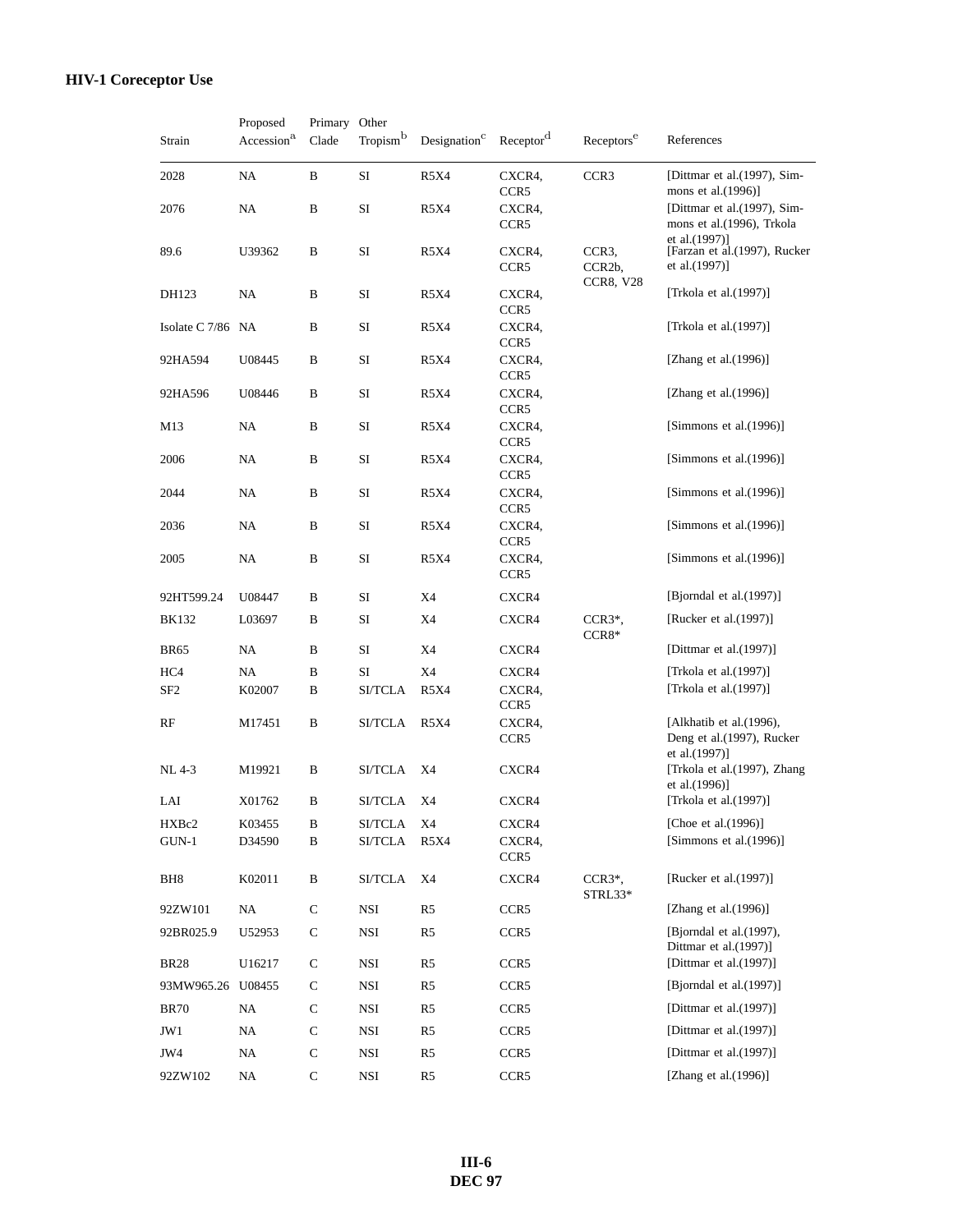| Strain                 | Proposed<br>Accession <sup>a</sup> | Primary<br>Clade   | Other<br>Tropism <sup>b</sup> | Designation <sup>c</sup>      | Receptor <sup>d</sup>               | Receptors <sup>e</sup>                | References                                                                |
|------------------------|------------------------------------|--------------------|-------------------------------|-------------------------------|-------------------------------------|---------------------------------------|---------------------------------------------------------------------------|
| DJ259                  | L22940                             | $\mathsf{C}$       | NSI                           | R <sub>5</sub>                | CCR <sub>5</sub>                    |                                       | [Trkola et al.(1997)]                                                     |
| 94ZW103                | NA                                 | С                  | NSI                           | R <sub>5</sub>                | CCR <sub>5</sub>                    |                                       | [Trkola et al.(1997)]                                                     |
| 94ZW109                | NA                                 | $\mathsf{C}$       | <b>NSI</b>                    | R5                            | CCR <sub>5</sub>                    |                                       | [Trkola et al. $(1997)$ ]                                                 |
| 92ZW106                | NA                                 | $\mathsf{C}$       | SI                            | X4                            | CXCR4                               |                                       | [Zhang et al. $(1996)$ ]                                                  |
| ZAM20                  | L22956                             | $\mathsf{C}$       | $\rm SI$                      | X4                            | CXCR4                               |                                       | [Trkola et al. $(1997)$ ]                                                 |
| 94ZW106                | NA                                 | C                  | SI                            | X4                            | CXCR4                               |                                       | [Trkola et al.(1997)]                                                     |
| 94KE102                | NA                                 | D                  | NSI                           | R5                            | CCR <sub>5</sub>                    |                                       | [Trkola et al. (1997), Zhang                                              |
| 94KE103                | NA                                 | D                  | <b>NSI</b>                    | R <sub>5</sub>                | CCR <sub>5</sub>                    |                                       | et al.(1996)]<br>[Trkola et al.(1997), Zhang<br>et al.(1996)]             |
| 92UG046                | U08737                             | D                  | SI                            | X4                            | CXCR4                               |                                       | [Trkola et al.(1997)]                                                     |
| <b>UG270</b>           | NA                                 | D                  | SI                            | X4                            | CXCR4                               |                                       | [Trkola et al.(1997)]                                                     |
| 92UG024.2              | U08726                             | D                  | SI                            | X4                            | CXCR4                               | CCR8*,<br>$V28^*$ , CCR3 <sup>f</sup> | [Bjorndal et al. (1997),<br>Rucker et al. (1997), Trkola<br>et al.(1997)] |
| 92UG021.16 U27399      |                                    | D                  | SI                            | X4                            | CXCR4                               |                                       | [Bjorndal et al.(1997)]                                                   |
| JW <sub>5</sub>        | NA                                 | D                  | SI                            | X4                            | CXCR4                               |                                       | [Dittmar et al.(1997)]                                                    |
| <b>NDK</b>             | M27323                             | D                  | SI                            | X4                            | CXCR4                               | GPR15                                 | [Deng et al.(1997), Pleskoff<br>et al.(1997a)]                            |
| 93ZR001.3              | U27419                             | D                  | NA                            | X4                            | CXCR4                               | $V28*$                                | [Rucker et al.(1997)]                                                     |
| CM235                  | NA                                 | E                  | <b>NSI</b>                    | R <sub>5</sub>                | CCR <sub>5</sub>                    |                                       | [Trkola et al. $(1997)$ ]                                                 |
| 92TH001                | NA                                 | E                  | <b>NSI</b>                    | R <sub>5</sub>                | CCR <sub>5</sub>                    |                                       | [Trkola et al.(1997)]                                                     |
| M53                    | NA                                 | E                  | NSI                           | R5                            | CCR <sub>5</sub>                    |                                       | [Dittmar et al.(1997)]                                                    |
| 92TH22                 | U09131                             | E                  | <b>NSI</b>                    | R5                            | CCR <sub>5</sub>                    |                                       | [Dittmar et al. $(1997)$ ]                                                |
| 92TH23                 | NA                                 | E                  | NSI                           | R <sub>5</sub>                | CCR <sub>5</sub>                    |                                       | [Dittmar et al. $(1997)$ ]                                                |
| C <sub>2</sub>         | NA                                 | E                  | <b>NSI</b>                    | R5                            | CCR <sub>5</sub>                    |                                       | [Dittmar et al.(1997)]                                                    |
| 93TH305                | NA                                 | E                  | <b>NSI</b>                    | R5                            | CCR <sub>5</sub>                    |                                       | [Zhang et al. $(1996)$ ]                                                  |
| 93TH307                | NA                                 | E                  | NSI                           | R5                            | CCR <sub>5</sub>                    |                                       | [Zhang et al. $(1996)$ ]                                                  |
| 93TH966.8              | U08456                             | E                  | NSI                           | R5                            | CCR <sub>5</sub>                    |                                       | [Bjorndal et al.(1997)]                                                   |
| 93TH976.17<br>93TH304  | U08458<br>NA                       | E<br>E             | NA<br>SI                      | R <sub>5</sub><br><b>R5X4</b> | CCR <sub>5</sub><br>CXCR4,<br>CCR5  |                                       | [Bjorndal et al.(1997)]<br>[Zhang et al.(1996)]                           |
| SL <sub>6</sub>        | NA                                 | Е                  | SI                            | X4                            | CXCR4                               |                                       | [Dittmar et al.(1997)]                                                    |
| SL7                    | NA                                 | Е                  | SI                            | X4                            | CXCR4                               |                                       | [Dittmar et al.(1997)]                                                    |
| SL8                    | NA                                 | $\mathbf E$        | SI                            | X4                            | CXCR4                               |                                       | [Dittmar et al.(1997)]                                                    |
| 94TH304<br><b>BR58</b> | NA<br>NA                           | Е<br>${\bf F}$     | SI<br>$\rm SI$                | X4<br>R5X4                    | CXCR4<br>CXCR4,<br>CCR <sub>5</sub> | CCR3                                  | [Trkola et al.(1997)]<br>[Dittmar et al.(1997)]                           |
| <b>BZ162</b>           | L22084                             | F                  | NSI                           | R5                            | CCR <sub>5</sub>                    |                                       | [Trkola et al.(1997)]                                                     |
| R <sub>1</sub>         | $\rm NA$                           | ${\rm F}$          | <b>NSI</b>                    | R5                            | CCR5                                |                                       | [Trkola et al.(1997)]                                                     |
| 93BR029.2              | U27413                             | F                  | NA                            | R5                            | CCR <sub>5</sub>                    |                                       | [Rucker et al.(1997)]                                                     |
| 92UG975.10 U27426      |                                    | G                  | NSI                           | R5                            | CCR <sub>5</sub>                    |                                       | [Bjorndal et al.(1997)]                                                   |
| CA9<br>MVP5180         | $\rm NA$<br>L20571                 | $\mathcal{O}$<br>O | $_{\rm NSI}$<br>SI            | R5<br>R5X4                    | CCR5<br>CXCR4,<br>CCR <sub>5</sub>  |                                       | [Zhang et al.(1996)]<br>[Zhang et al. $(1996)$ ]                          |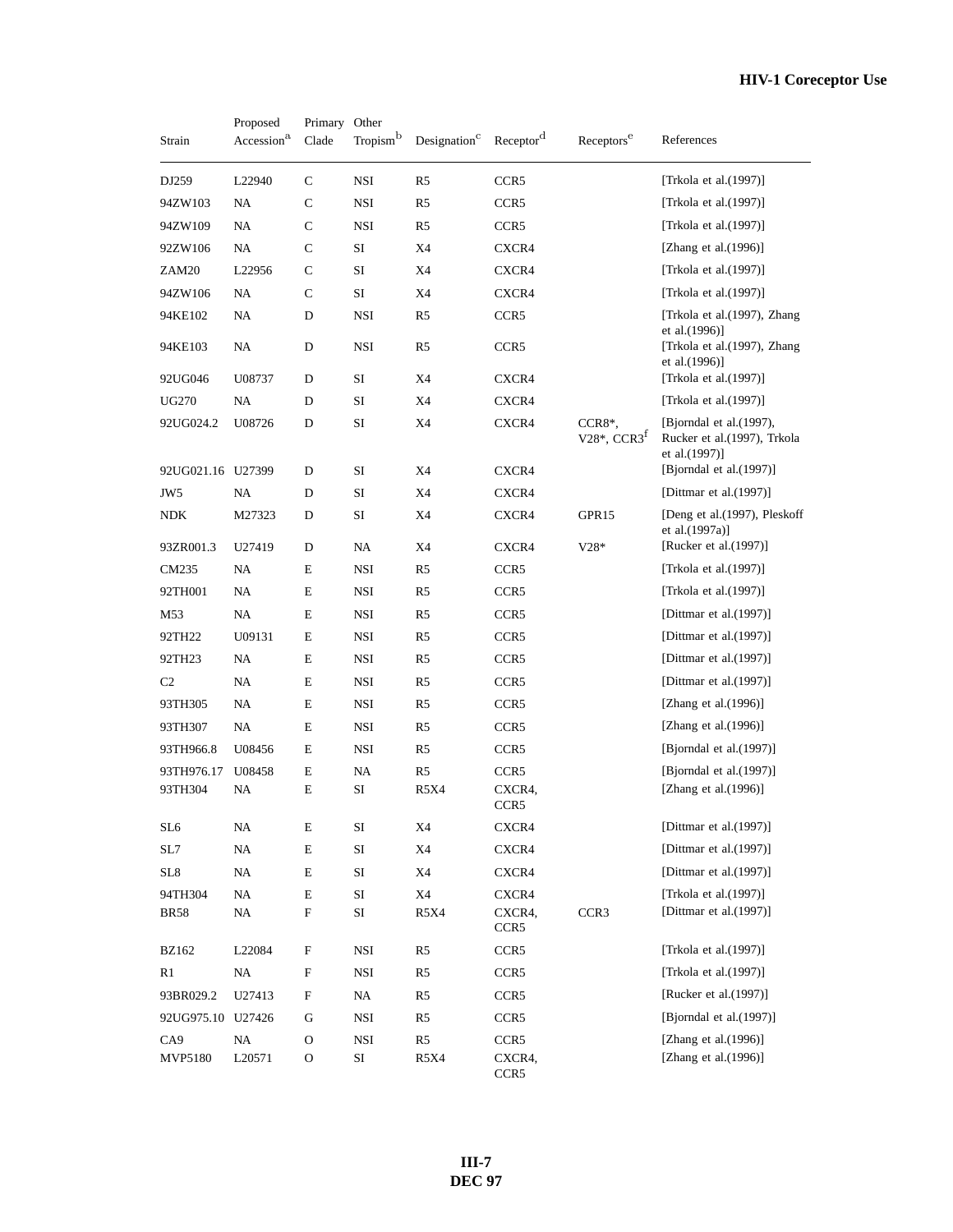#### Footnotes:

<sup>a</sup> Accession numbers refer to sequences from the described isolate that contain the longest available sequence including Env (full length genome when avaiable, down to a minimum of the V3 region), but may not pertain directly to the sample used to determine the isolate's phenotype. Accession numbers have been deemed "NA" if there are no related locus names in the HIV Database, or if there is insufficient information to conclude that a similarly named locus in the database is referring to the same isolate.

 $<sup>b</sup>$  The tropism for each virus strain is indicated. SI = syncytium inducing; NSI = non syncytium inducing; SI/TCLA = syncytium</sup> inducing T-cell line adapted; NA = not available.

 $\rm{c}$  As described in the text, we have proposed that viruses which use CCR5 be termed R5 viruses, viruses that use CXCR4 be termed X4 viruses, and viruses that use both be termed R5X4 viruses. For a virus to be termed an R5X4 virus, CXCR4 must be used at  $> 10\%$  of the efficiency of CCR5 for viruses that use CCR5 as their primary receptor, or CCR5 must be used at  $> 10\%$ of the efficiency of CXCR4 for viruses that use CXCR4 as their primary receptor.

<sup>d</sup> All virus strains in the Table have been tested for the ability to use CCR5 and CXCR4. The receptors used by each strain are indicated. For both receptors to be listed, the least efficiently used receptor must support virus entry by  $>$ 10% of the levels supported by the most efficiently used receptor. For viruses that use both receptors, CXCR4 is listed first; this does not mean that CXCR4 is used more efficiently than CCR5.

 $e<sup>e</sup>$  Receptors other than CCR5 or CXCR4 that are used by the indicated strains are listed. Since most viruses have not yet been tested for the ability to use receptors other than CCR5 and CXCR4, the absence of other receptors used in the Table should not be taken to mean that a virus uses only CCR5 or CXCR4. For example, if CCR3 is not listed as being used by a given virus strain, it may be because it has not yet been tested. Receptors that have been shown by experiments not to be used by a given virus strain are not indicated. Occasionally there are discrepancies in the literature concerning the use of one or more receptors. In these cases, we opted for 'majority rules'. If two papers report a positive result and one a negative result, the receptor is shown as being used.

<sup>f</sup> The virus isolate used CCR3 whereas the cloned env from this isolate did not [Bjorndal et al.(1997)].

\*Indicates that coreceptor use was determined only by fusion assays rather than by virus infection.

 $g$  92HT593.1 (cloned env gene) and 92HA593 (whole virus) come from the same isolate and gave slightly different results in references [Dittmar et al.(1997)] and [Zhang et al.(1996)].

## **References**

- [Alkhatib et al.(1996)] G. Alkhatib, C. Combadiere, C. C. Broder, Y. Feng, P. E. Kennedy, P. M. Murphy, & E. A. Berger. CC CKR5: a RANTES, MIP-1alpha, MIP-1beta receptor as a fusion cofactor for macrophage-tropic HIV-1. *Science* **272**:1955–8, 1996.
- [Balotta et al.(1997)] C. Balotta, P. Bagnarelli, M. Violin, A. L. Ridolfo, D. Zhou, A. Berlusconi, S. Corvasce, M. Corbellino, M. Clementi, M. Clerici, M. Moroni, & M. Galli. Homozygous delta 32 deletion of the CCR-5 chemokine receptor gene in an HIV-1-infected patient. *AIDS* **11**:F67–71, 1997.
- [Berger(1997)] E. A. Berger. HIV1 entry and tropism: the chemokine receptor connection. *AIDS* **11 (supplement A)**:S3–S16, 1997.
- [Berger et al.(1997)] E. A. Berger, R. W. Doms, E.-M. Fenyo, B. T. M. Korber, D. R. Littman, J. P. Moore, Q. J. Sattentau, H. Schuitmaker, J. Sodroski, & R. A. Weiss. HIV-1 phenotypes classified by coreceptor usage. *Nature* **In press**, 1997.
- [Biti et al.(1997)] R. Biti, R. Ffrench, J. Young, B. Bennetts, G. Stewart, & T. Liang. HIV-1 infection in an individual homozygous for the CCR5 deletion allele (letter; comment). *Nat Med* **3**:252–3, 1997.
- [Bjorndal et al.(1997)] A. Bjorndal, H. Deng, M. Jansson, J. R. Fiore, C. Colognesi, A. Karlsson, J. Albert, G. Scarlatti, D. R. Littman, & E. M. Fenyo. Coreceptor usage of primary human immunodeficiency virus type 1 isolates varies according to biological phenotype. *J Virol* **71**:7478–87, 1997.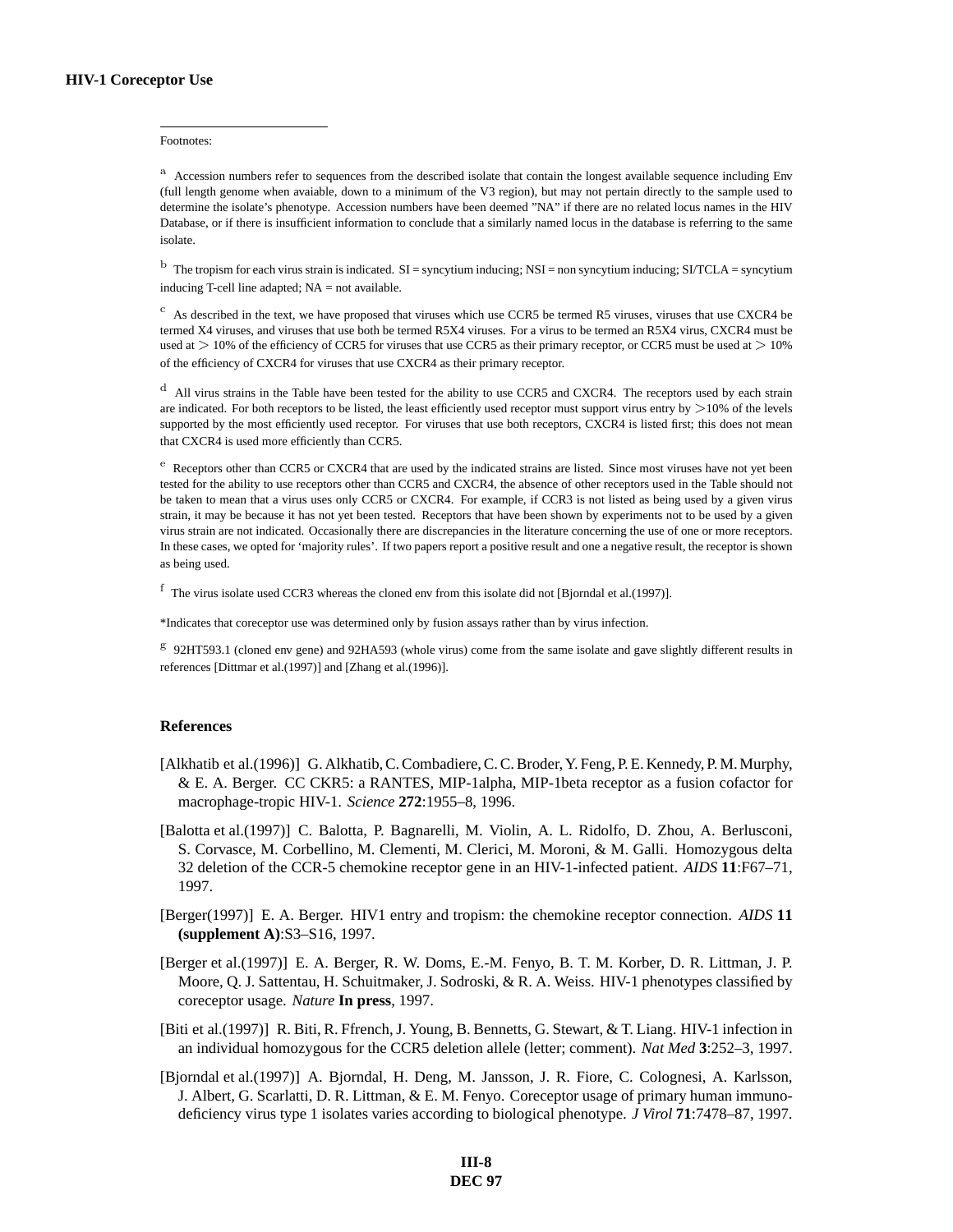- [Brelot et al.(1997)] A. Brelot, N. Heveker, O. Pleskoff, N. Sol, & M. Alizon. Role of the first and third extracellular domains of CXCR-4 in human immunodeficiency virus coreceptor activity. *J Virol* **71**:4744–51, 1997.
- [Broder & Collman(1997)] C. C. Broder & R. G. Collman. Chemokine receptors and HIV. *J Leukoc Biol* **62**:20–9, 1997.
- [Choe et al.(1996)] H. Choe, M. Farzan, Y. Sun, N. Sullivan, B. Rollins, P. D. Ponath, L. Wu, C. R. Mackay, G. LaRosa, W. Newman, N. Gerard, C. Gerard, & J. Sodroski. The beta-chemokine receptors CCR3 and CCR5 facilitate infection by primary HIV-1 isolates. *Cell* **85**:1135–48, 1996.
- [Collman et al.(1992)] R. Collman, J. W. Balliet, S. A. Gregory, H. Friedman, D. L. Kolson, N. Nathanson, & A. Srinivasan. An infectious molecular clone of an unusual macrophage-tropic and highly cytopathic strain of human immunodeficiency virus type 1. *J Virol* **66**:7517–21, 1992.
- [Connor et al.(1993)] R. I. Connor, H. Mohri, Y. Cao, & D. D. Ho. Increased viral burden and cytopathicity correlate temporally with CD4+ T-lymphocyte decline and clinical progression in human immunodeficiency virus type 1-infected individuals. *J Virol* **67**:1772–7, 1993.
- [Dean et al.(1996)] M. Dean, M. Carrington, C. Winkler, G. A. Huttley, M. W. Smith, R. Allikmets, J. J. Goedert, S. P. Buchbinder, E. Vittinghoff, E. Gomperts, S. Donfield, D. Vlahov, R. Kaslow, A. Saah, C. Rinaldo, R. Detels, & S. J. O'Brien. Genetic restriction of HIV-1 infection and progression to AIDS by a deletion allele of the CKR5 structural gene. Hemophilia Growth and Development Study, Multicenter AIDS Cohort Study, Multicenter Hemophilia Cohort Study, San Francisco City Cohort, ALIVE Study (see comments) (published erratum appears in Science 1996 Nov 15;274(5290):1069). *Science* **273**:1856–62, 1996.
- [Deng et al.(1997)] H. K. Deng, D. Unutmaz, V. N. KewalRamani, & D. R. Littman. Expression cloning of new receptors used by simian and human immunodeficiency viruses (see comments). *Nature* **388**:296–300, 1997.
- [Dittmar et al.(1997)] M. T. Dittmar, G. Simmons, S. Hibbitts, M. O'Hare, S. Louisirirotchanakul, S. Beddows, J. Weber, P. R. Clapham, & R. A. Weiss. Langerhans cell tropism of human immunodeficiency virus type 1 subtype A through F isolates derived from different transmission groups. *J Virol* **71**:8008–13, 1997.
- [Doms & Peiper(1997)] R. W. Doms & S. C. Peiper. Unwelcomed guests with master keys: how HIV uses chemokine receptors for cellular entry. *Virology* **235**:179–90, 1997.
- [Doranz et al.(1996)] B. J. Doranz, J. Rucker, Y. Yi, R. J. Smyth, M. Samson, S. C. Peiper, M. Parmentier, R. G. Collman, & R. W. Doms. A dual-tropic primary HIV-1 isolate that uses fusin and the betachemokine receptors CKR-5, CKR-3, and CKR-2b as fusion cofactors. *Cell* **85**:1149–58, 1996.
- [Dragic et al.(1996)] T. Dragic, V. Litwin, G. P. Allaway, S. R. Martin, Y. Huang, K. A. Nagashima, C. Cayanan, P. J. Maddon, R. A. Koup, J. P. Moore, & W. A. Paxton. HIV-1 entry into CD4+ cells is mediated by the chemokine receptor CC- CKR-5 (see comments). *Nature* **381**:667–73, 1996.
- [Edinger et al.(1997)] A. L. Edinger, J. L. Mankowski, B. J. Doranz, B. J. Margulies, B. Lee, J. Rucker, M. Sharron, T. L. Hoffman, J. F. Berson, M. C. Zink, V. M. Hirsch, J. E. Clements, & R. W. Doms. CD4-independent, CCR5-dependent infection of brain capillary endothelial cells by neurovirulent SIV. *Proc. Natl. Acad. Sci. USA* **In press**, 1997.
- [Endres et al.(1996)] M. J. Endres, P. R. Clapham, M. Marsh, M. Ahuja, J. D. Turner, A. McKnight, J. F. Thomas, B. Stoebenau-Haggarty, S. Choe, P. J. Vance, T. N. Wells, C. A. Power, S. S. Sutterwala, R. W. Doms, N. R. Landau, & J. A. Hoxie. CD4-independent infection by HIV-2 is mediated by fusin/CXCR4. *Cell* **87**:745–56, 1996.
- [Farzan et al.(1997)] M. Farzan, H. Choe, K. Martin, L. Marcon, W. Hofmann, G. Karlsson, Y. Sun, P. Barrett, N. Marchand, N. Sullivan, N. Gerard, C. Gerard, & J. Sodroski. Two orphan seventransmembrane segment receptors which are expressed in CD4-positive cells support simian immunodeficiency virus infection. *J Exp Med.* **186**:405–11, 1997.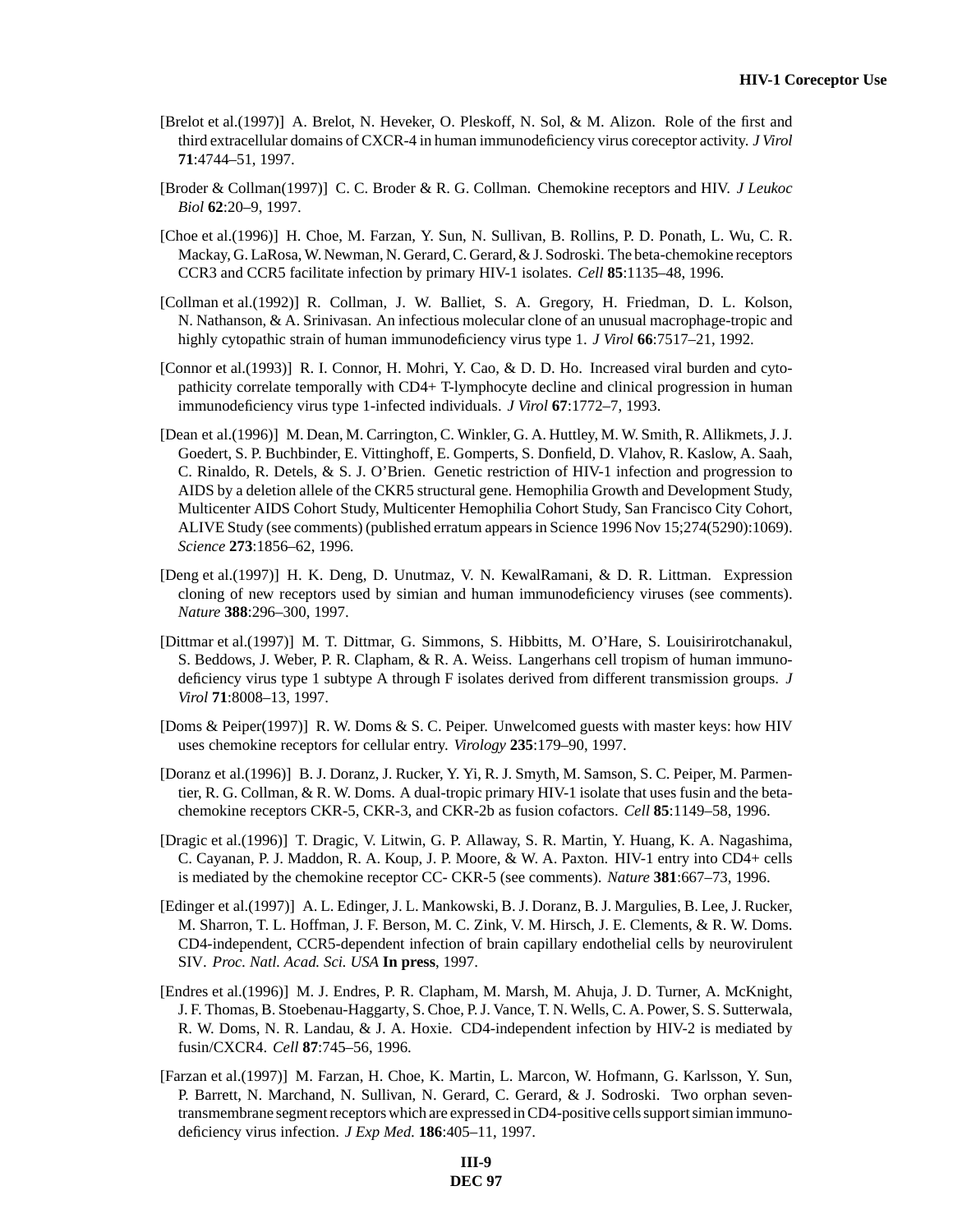- [Feng et al.(1996)] Y. Feng, C. C. Broder, P. E. Kennedy, & E. A. Berger. HIV-1 entry cofactor: functional cDNA cloning of a seven-transmembrane, G protein-coupled receptor (see comments). *Science* **272**:872–7, 1996.
- [Fenyo et al.(1988)] E. M. Fenyo, L. Morfeldt-Manson, F. Chiodi, B. Lind, G. von A., J. Albert, E. Olausson, & B. Asjo. Distinct replicative and cytopathic characteristics of human immunodeficiency virus isolates. *J Virol* **62**:4414–9, 1988.
- [Fouchier et al.(1992)] R. A. Fouchier, M. Groenink, N. A. Kootstra, M. Tersmette, H. G. Huisman, F. Miedema, & H. Schuitemaker. Phenotype-associated sequence variation in the third variable domain of the human immunodeficiency virus type 1 gp120 molecule. *J Virol* **66**:3183–7, 1992.
- [He et al.(1997)] J. He, Y. Chen, M. Farzan, H. Choe, A. Ohagen, S. Gartner, J. Busciglio, X. Yang, W. Hofmann, W. Newman, C. R. Mackay, J. Sodroski, & D. Gabuzda. CCR3 and CCR5 are coreceptors for HIV-1 infection of microglia. *Nature* **385**:645–9, 1997.
- [J. et al.(1992)] d. J. J., J. Goudsmit, W. Keulen, B. Klaver, W. Krone, M. Tersmette, & d. A. Human immunodeficiency virus type 1 clones chimeric for the envelope V3 domain differ in syncytium formation and replication capacity. *J Virol* **66**:757–65, 1992.
- [Kozak et al.(1997)] S. L. Kozak, E. J. Platt, N. Madani, F. E. F. Jr, K. Peden, & D. Kabat. CD4, CXCR-4, and CCR-5 dependencies for infections by primary patient and laboratory-adapted isolates of human immunodeficiency virus type 1. *J Virol* **71**:873–82, 1997.
- [Liao et al.(1997)] F. Liao, G. Alkhatib, K. W. Peden, G. Sharma, E. A. Berger, & J. M. Farber. STRL33, A novel chemokine receptor-like protein, functions as a fusion cofactor for both macrophage-tropic and T cell line-tropic HIV-1. *J Exp Med* **185**:2015–23, 1997.
- [Liu et al.(1996)] R. Liu, W. A. Paxton, S. Choe, D. Ceradini, S. R. Martin, R. Horuk, M. E. MacDonald, H. Stuhlmann, R. A. Koup, & N. R. Landau. Homozygous defect in HIV-1 coreceptor accounts for resistance of some multiply-exposed individuals to HIV-1 infection. *Cell* **86**:367–77, 1996.
- [Lu et al.(1997)] Z. Lu, J. F. Berson, Y. Chen, J. D. Turner, T. Zhang, M. Sharron, M. H. Jenks, Z. Wang, J. Kim, J. Rucker, J. A. Hoxie, S. C. Peiper, & R. W. Doms. Evolution of HIV-1 coreceptor usage through interactions with distinct CCR5 and CXCR4 domains. *Proc Natl Acad Sci U S A* **94**:6426–31, 1997.
- [Michael et al.(1997)] N. L. Michael, G. Chang, L. G. Louie, J. R. Mascola, D. Dondero, D. L. Birx, & H. W. Sheppard. The role of viral phenotype and CCR-5 gene defects in HIV-1 transmission and disease progression. *Nat Med* **3**:338–40, 1997.
- [Moore(1997)] J. P. Moore. Coreceptors: implications for HIV pathogenesis and therapy. *Science* **276**:51–2, 1997.
- [O'Brien et al.(1997)] T. R. O'Brien, C. Winkler, M. Dean, J. A. Nelson, M. Carrington, N. L. Michael, & G. C. W. 2nd. HIV-1 infection in a man homozygous for CCR5 delta 32 (letter). *Lancet* **349**:1219, 1997.
- [Pleskoff et al.(1997a)] O. Pleskoff, N. Sol, B. Labrosse, & M. Alizon. Human immunodeficiency virus strains differ in their ability to infect CD4+ cells expressing the rat homolog of CXCR-4 (fusin). *J Virol* **71**:3259–62, 1997a.
- [Pleskoff et al.(1997b)] O. Pleskoff, C. Treboute, A. Brelot, N. Heveker, M. Seman, & M. Alizon. Identification of a chemokine receptor encoded by human cytomegalovirus as a cofactor for HIV-1 entry (see comments). *Science* **276**:1874–8, 1997b.
- [Rana et al.(1997)] S. Rana, G. Besson, D. G. Cook, J. Rucker, R. J. Smyth, Y. Yi, J. D. Turner, H. H. Guo, J. G. Du, S. C. Peiper, E. Lavi, M. Samson, F. Libert, C. Liesnard, G. Vassart, R. W. Doms, M. Parmentier, & R. G. Collman. Role of CCR5 in infection of primary macrophages and lymphocytes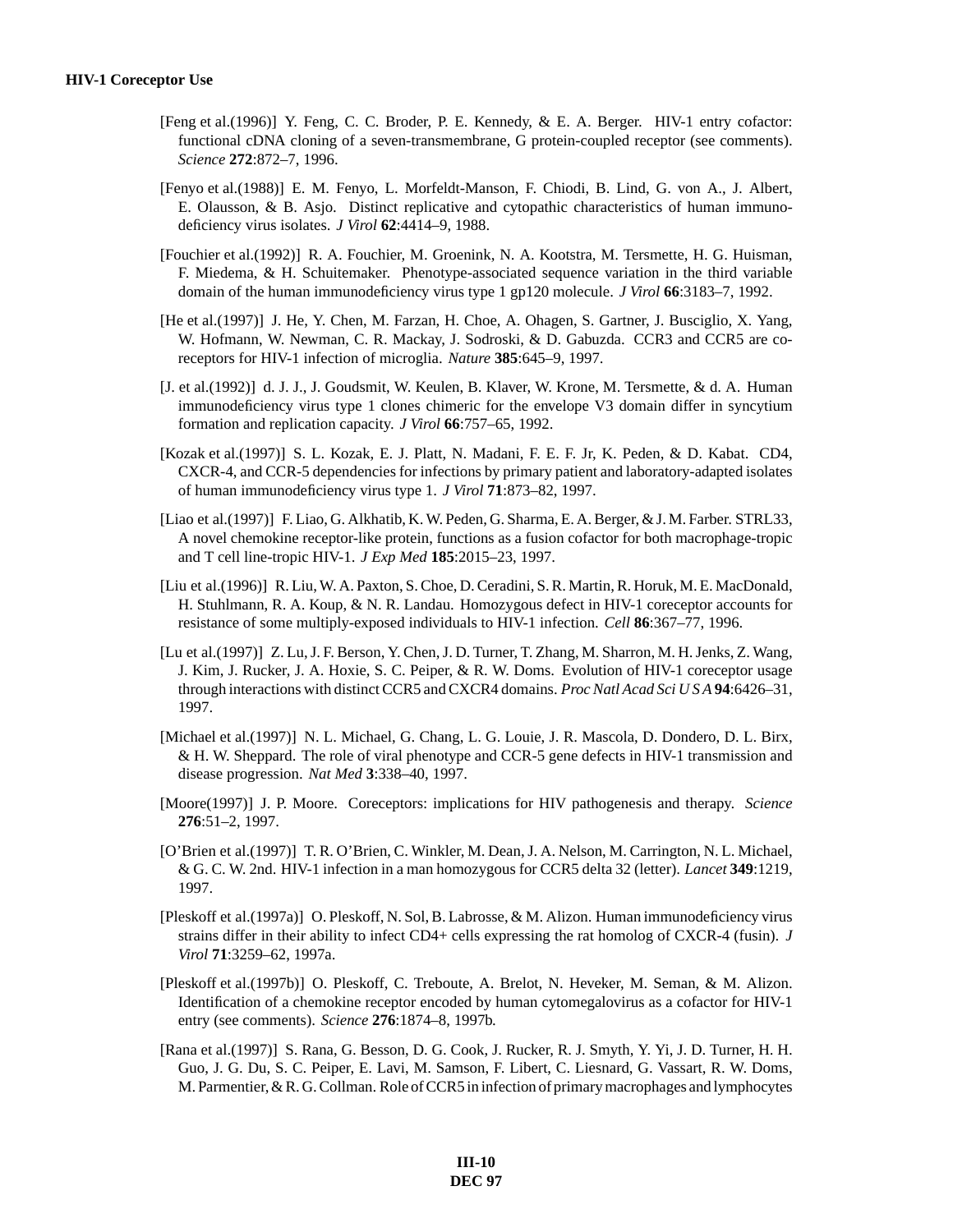by macrophage-tropic strains of human immunodeficiency virus: resistance to patient-derived and prototype isolates resulting from the delta ccr5 mutation. *J Virol* **71**:3219–27, 1997.

- [Reeves et al.(1997)] J. D. Reeves, A. McKnight, S. Potempa, G. Simmons, P. W. Gray, C. A. Power, T. Wells, R. A. Weiss, & S. J. Talbot. CD4-independent infection by HIV-2 (ROD/B): use of the 7-transmembrane receptors CXCR-4, CCR-3, and V28 for entry. *Virology* **231**:130–4, 1997.
- [Roos et al.(1992)] M. T. Roos, J. M. Lange, d. R. E., R. A. Coutinho, P. T. Schellekens, F. Miedema, & M. Tersmette. Viral phenotype and immune response in primary human immunodeficiency virus type 1 infection. *J Infect Dis* **165**:427–32, 1992.
- [Rucker et al.(1997)] J. Rucker, A. L. Edinger, M. Sharron, M. Samson, B. Lee, J. F. Berson, Y. Yi, B. Margulies, R. G. Collman, B. J. Doranz, M. Parmentier, & R. W. Doms. Utilization of chemokine receptors, orphan receptors, and herpesvirus encoded receptors by diverse human and simian immunodeficiency viruses. *J Virol* **71**:8999–9007, 1997.
- [Samson et al.(1997)] M. Samson, A. L. Edinger, S. P., J. Rucker, V. Verhasselt, M. Sharron, C. Govaerts, C. Mollereau, G. Vassart, R. W. Doms, & M. Parmentier. ChemR23, a putative chemoattractant receptor, is expressed in dendritic cells and is a coreceptor for SIV and some primary HIV-1 strains. **Submitted**, 1997.
- [Samson et al.(1996)] M. Samson, F. Libert, B. J. Doranz, J. Rucker, C. Liesnard, C. M. Farber, S. Saragosti, C. Lapoumeroulie, J. Cognaux, C. Forceille, G. Muyldermans, C. Verhofstede, G. Burtonboy, M. Georges, T. Imai, S. Rana, Y. Yi, R. J. Smyth, R. G. Collman, R. W. Doms, G. Vassart, & M. Parmentier. Resistance to HIV-1 infection in caucasian individuals bearing mutant alleles of the CCR-5 chemokine receptor gene (see comments). *Nature* **382**:722–5, 1996.
- [Schuitemaker et al.(1992)] H. Schuitemaker, M. Koot, N. A. Kootstra, M. W. Dercksen, d. R. E., S. van R. P., J. M. Lange, J. K. Schattenkerk, F. Miedema, & M. Tersmette. Biological phenotype of human immunodeficiency virus type 1 clones at different stages of infection: progression of disease is associated with a shift from monocytotropic to T-cell-tropic virus population. *J Virol* **66**:1354–60, 1992.
- [Simmons et al.(1996)] G. Simmons, D. Wilkinson, J. D. Reeves, M. T. Dittmar, S. Beddows, J. Weber, G. Carnegie, U. Desselberger, P. W. Gray, R. A. Weiss, & P. R. Clapham. Primary, syncytium-inducing human immunodeficiency virus type 1 isolates are dual-tropic and most can use either Lestr or CCR5 as coreceptors for virus entry. *J Virol* **70**:8355–60, 1996.
- [Tersmette et al.(1988)] M. Tersmette, d. R. E., B. J. Al, I. N. Winkel, R. A. Gruters, H. T. Cuypers, H. G. Huisman, & F. Miedema. Differential syncytium-inducing capacity of human immunodeficiency virus isolates: frequent detection of syncytium-inducing isolates in patients with acquired immunodeficiency syndrome (AIDS) and AIDS- related complex. *J Virol* **62**:2026–32, 1988.
- [Tersmette et al.(1989)] M. Tersmette, J. M. Lange, d. R. E., W. F., J. K. Eeftink-Schattenkerk, P. T. Schellekens, R. A. Coutinho, J. G. Huisman, J. Goudsmit, & F. Miedema. Association between biological properties of human immunodeficiency virus variants and risk for AIDS and AIDS mortality. *Lancet* **1**:983–5, 1989.
- [Theodorou et al.(1997)] I. Theodorou, L. Meyer, M. Magierowska, C. Katlama, & C. Rouzioux. HIV-1 infection in an individual homozygous for CCR5 delta 32. Seroco Study Group (letter). *Lancet* **349**:1219–20, 1997.
- [Trkola et al.(1996)] A. Trkola, T. Dragic, J. Arthos, J. M. Binley, W. C. Olson, G. P. Allaway, C. Cheng-Mayer, J. Robinson, P. J. Maddon, & J. P. Moore. CD4-dependent, antibody-sensitive interactions between HIV-1 and its co- receptor CCR-5 (see comments). *Nature* **384**:184–7, 1996.
- [Trkola et al.(1997)] A. Trkola, W. A. Paxton, S. P. Monard, J. A. Hoxie, M. A. Siani, D. A. Thompson, L. Wu, C. R. Mackay, R. Horuk, , & J. P. Moore. Genetic subtype-independent inhibition of human immunodeficiency virus type 1 replication by CC and CXC-chemokines. **Submitted**, 1997.